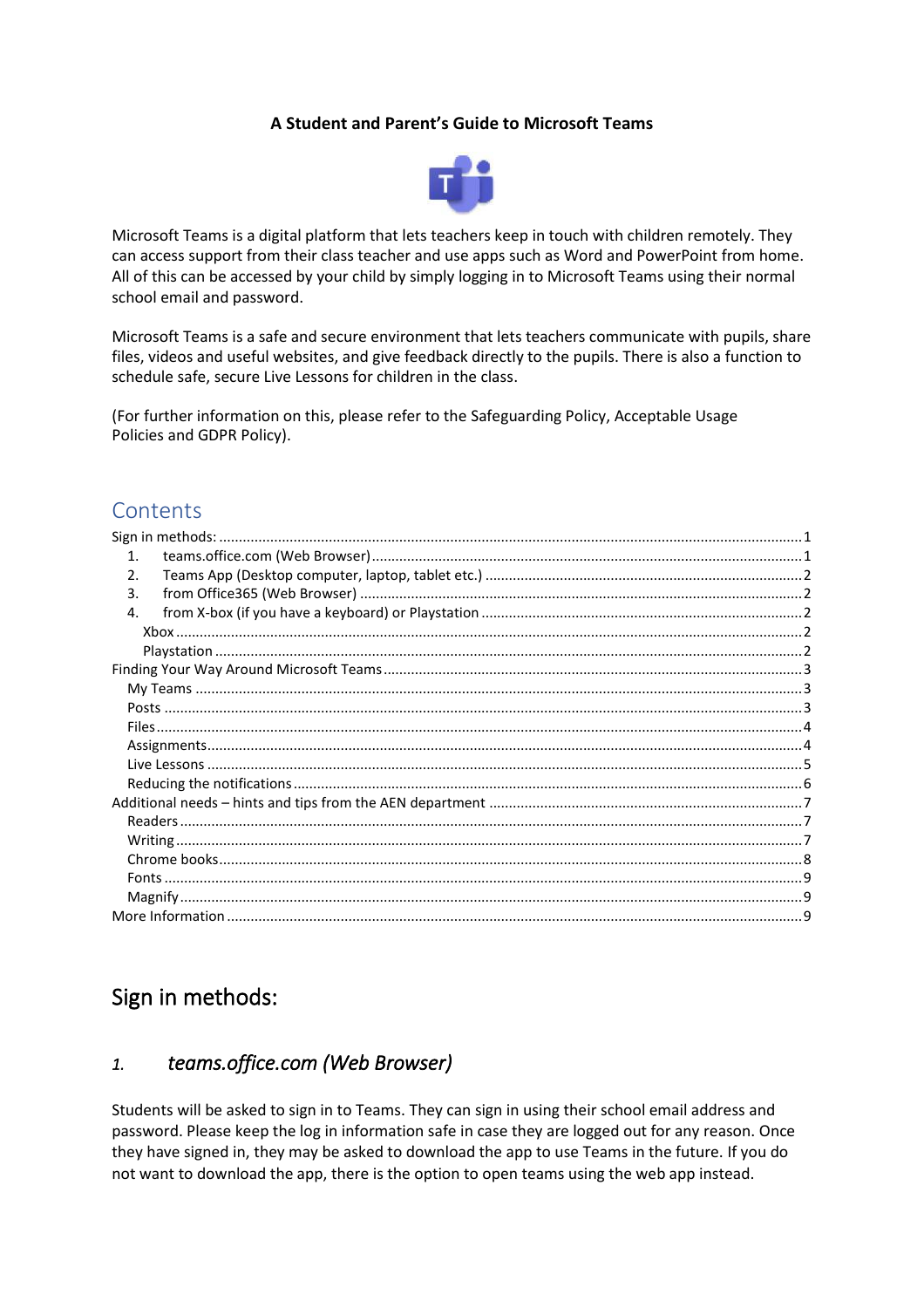## <span id="page-1-0"></span>*2. Teams App (Desktop computer, laptop, tablet etc.)*

You can download the Teams App on to your computer, laptop, phone or tablet. This makes it quicker and simpler to log in and has more functions than using the web app.

#### <span id="page-1-1"></span> $\mathbb{H}$ *3. from Office365 (Web Browser)*  A From the college website, join Office 365 using the normal college email and password.  $\bigoplus$ Train to teach in September 2021 | 01730 812451 | Sixth Form | Connect<sup>2</sup> **Midhurst Rother College** Home About Us + Curriculum +  $Co$  $mm$ unication  $\star$ Contact Us + The best in every ADTP Exhibition 2018 **BECOMING MORE ECO-FRIENDLY AT** To report a positive Covid case to the College please email covid@ MRC College blog ollege Remote Access ollege Webmail Outlook Office 365 Connect Then from the Office Home screen, choose the blue T for Teams. *4. from X-box (if you have a keyboard) or Playstation*  Xbox

- <span id="page-1-3"></span><span id="page-1-2"></span>Plug a keyboard in to the Xbox USB slot
- Go in to my games and apps
- Find Microsoft Edge and select
- Type in Office 365 and log in as you would in school
- You can then access your work and use Word, Excel, powerpoint, Teams, Outlook

#### <span id="page-1-4"></span>Playstation

- Identify the PlayStation internet browser icon (it is WWW with dots around it)
- Press the PlayStation logo on the controller
- Go to the library and find options for games and applications
- Go in to applications and you will find the internet browser
- Type in Office 365 and log in as you would in school
- You can then access your work and use Word, Excel, powerpoint, Teams, Outlook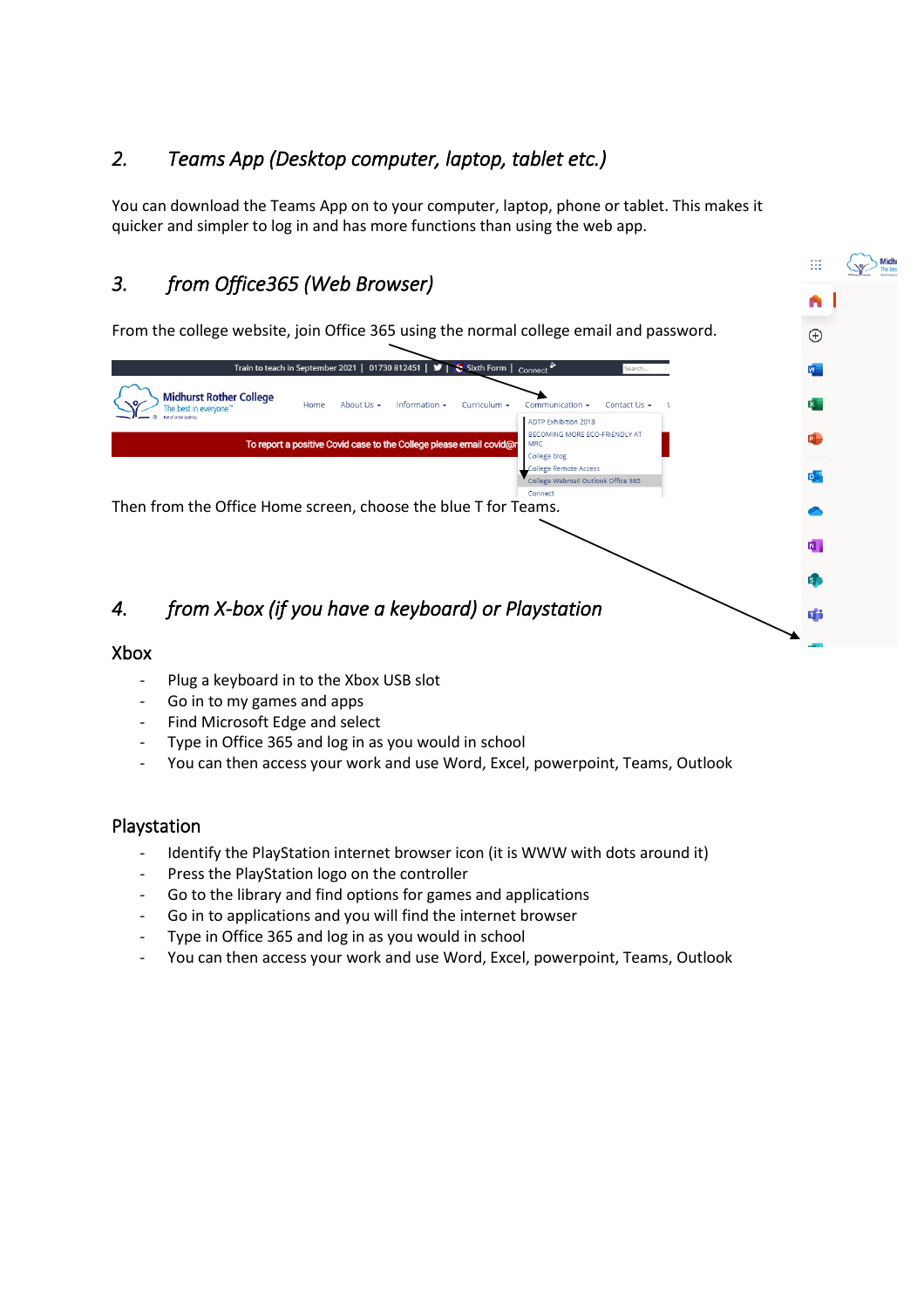# <span id="page-2-0"></span>Finding Your Way Around Microsoft Teams

#### <span id="page-2-1"></span>*My Teams*

Once your child has logged in to Teams, they will be able to see their classes which have been premade for them. Essentially, the word "Team" is just another word for "Class". Within their class they will see all their assignments, resources and files that have been uploaded. Click on whichever class they need to access the work for.

| 曲                                                                                               | <b>Microsoft Teams</b>                                    | Q Search |                                              |  |  |  |  |  |
|-------------------------------------------------------------------------------------------------|-----------------------------------------------------------|----------|----------------------------------------------|--|--|--|--|--|
| $\begin{array}{c} \begin{array}{c} \rule{0mm}{12mm} \end{array} \\ \text{Activity} \end{array}$ | <b>Teams</b>                                              |          | ಣ್ಣಿ<br>ะอื <sup>1</sup> Join or create team |  |  |  |  |  |
| $\begin{array}{c} \hline \mathbf{H} \\ \hline \end{array}$                                      | v Your teams                                              |          |                                              |  |  |  |  |  |
| $\begin{array}{c} \mathbf{ij} \\ \mathbf{trans} \end{array}$ Teams                              |                                                           |          |                                              |  |  |  |  |  |
| <b>A</b><br>signments<br>$\cdots$                                                               | Year 1                                                    |          |                                              |  |  |  |  |  |
| $\underset{\mathsf{Apps}}{\bigoplus}$                                                           |                                                           |          |                                              |  |  |  |  |  |
| $\bigodot\limits_{\mathsf{Help}}$<br>巾                                                          |                                                           |          |                                              |  |  |  |  |  |
|                                                                                                 | aiting for ubwest-nrod potifications teams microsoft com- |          |                                              |  |  |  |  |  |

### <span id="page-2-2"></span>*Posts*

Here you can see any posts from teachers, announcements and any resources to help your child or assignments that have been set to complete.

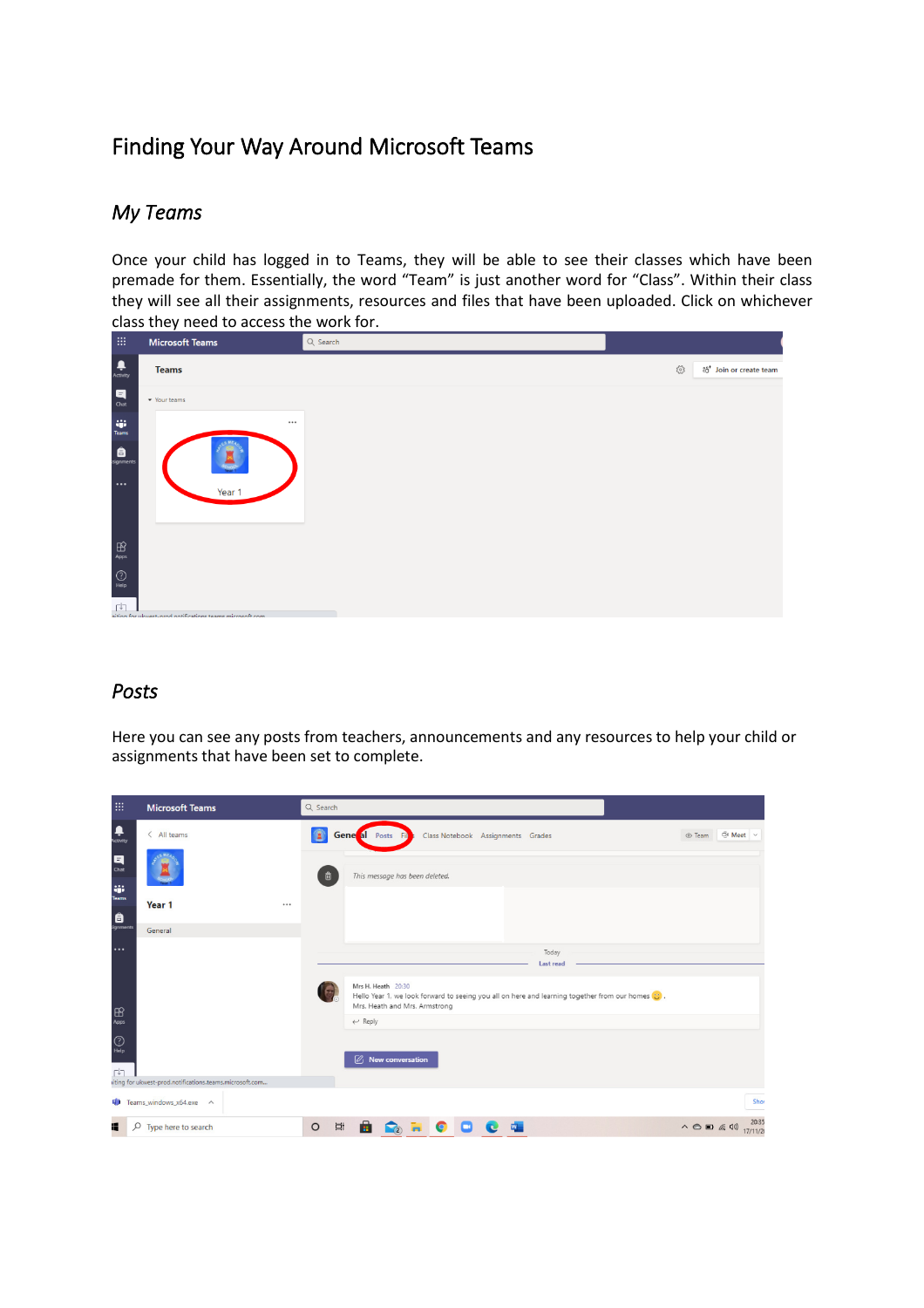#### <span id="page-3-0"></span>*Files*

When you click on files, you will be able to see any resources that have been uploaded to help your son/daughter with their remote learning. There may be worksheets to complete, videos to watch or materials to read.

| m                    | <b>Microsoft Teams</b> | Q Search                                                                                    |                                                                    |  |  |  |  |
|----------------------|------------------------|---------------------------------------------------------------------------------------------|--------------------------------------------------------------------|--|--|--|--|
| ₽<br>Activity        | $\langle$ All teams    | $\bullet$<br><b>General</b> P<br>ss Notebook Assignments Grades<br>sts Files<br>d           | ⊕⊄ Me<br>$k^{\pi}$<br>$\circ$                                      |  |  |  |  |
| E<br>Chat            |                        | $+$ New $\vee$<br>$\bar{\uparrow}$ Upload $\vee$<br>$\Box$ Copy link $\quad \perp$ Download | $+$ Add cloud storage<br><b>®</b> Open in SharePoint = All Documer |  |  |  |  |
| W.<br><b>Teams</b>   |                        | <b>General</b>                                                                              |                                                                    |  |  |  |  |
| â                    | Year 1<br>$\cdots$     | Name $\vee$<br>Modified $\smallsmile$                                                       | Modified By $\sim$                                                 |  |  |  |  |
| Assignments          | General                | ि≥<br>Class Materials X                                                                     | Mrs H. Heath                                                       |  |  |  |  |
| $\cdots$             |                        | 輯<br>100 most common words in written text fla 3 days ago                                   | Mrs H. Heath                                                       |  |  |  |  |
|                      |                        | Clever Counting.docx                                                                        | Yesterday at 3:29 AM Mrs H. Heath                                  |  |  |  |  |
|                      |                        | Cursive handwriting.pdf                                                                     | Yesterday at 3:36 AM Mrs H. Heath                                  |  |  |  |  |
| $\mathbb{B}$<br>Apps |                        | Vear One Useful Websites.docx                                                               | About a minute ago<br>Mrs H. Heath                                 |  |  |  |  |
| $\odot$<br>He        |                        |                                                                                             |                                                                    |  |  |  |  |
| 中                    |                        |                                                                                             |                                                                    |  |  |  |  |

#### <span id="page-3-1"></span>*Assignments*

Teachers may choose to set an assignment for the pupils in the class through Teams. Click the "Assignments" tab at the top to see if anything has been set for you. Follow the instructions on the assignment to complete work and submit it back to the teacher, including uploading it and then choosing to submit it. The teacher can then give feedback for this work. Only the class teacher will be able to see your work. You will receive a notification on Teams to tell you when work has been seen by the class teacher.

| m                          | <b>Microsoft Teams</b> | Q Search                                                                                                        |
|----------------------------|------------------------|-----------------------------------------------------------------------------------------------------------------|
| ۹<br>Activity              | < All teams            | 值<br><b>General</b> Posts Files Class Noteb <sub>ok</sub><br>⊕ Mei<br>⊬ী<br>$\circ$<br>Assignments<br>Gt<br>des |
| Q<br>Chat                  |                        |                                                                                                                 |
| 49<br>Teams                |                        |                                                                                                                 |
| $\bigoplus$<br>Assignments | Year 1<br>             |                                                                                                                 |
|                            | General                |                                                                                                                 |
| $\cdots$                   |                        | $\mathcal{L}_{\mathcal{D}}$                                                                                     |
| $\mathbb{B}$<br>Apps       |                        | No assignments in this class yet.                                                                               |
| $\circledcirc$<br>Help     |                        | Check back later.                                                                                               |
| 中                          |                        |                                                                                                                 |

For more of a guide on Assignments, see this Youtube video <https://www.youtube.com/watch?v=O6XcIVR6hH4&feature=youtu.be>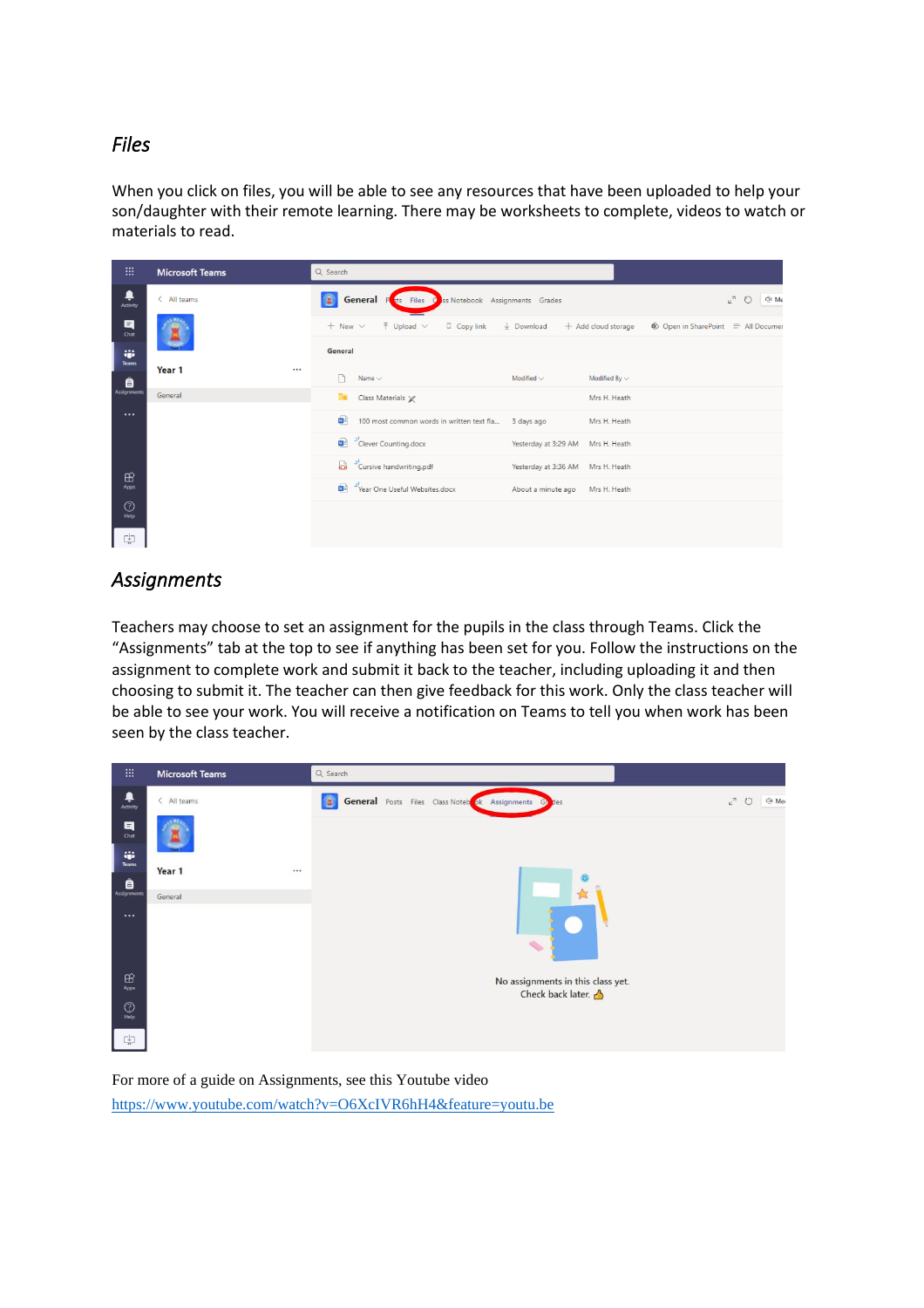#### <span id="page-4-0"></span>*Live Lessons*

Teachers will be able to communicate with pupils using the inbuilt video conferencing system on Microsoft Teams. Within the Team, the teacher can set Live Lessons for pupils to join. Pupils will also be sent an invite – *they should click RSVP – "yes" and the meeting will appear in their calendar.* The meetings will be determined by the live rota which has been sent on Connect to Years 7-10. All Year 11-13 lessons will be live. Pupils will be instructed to join the meeting by clicking the "Join" button that will appear on the "calendar" section, this will also appear in the particular Class/Team as well.

| 排                                                             | <b>Microsoft Teams</b> | Q Search             |                              |                                                                 |                               |
|---------------------------------------------------------------|------------------------|----------------------|------------------------------|-----------------------------------------------------------------|-------------------------------|
| ٠<br>Activity                                                 | Calendar               |                      |                              |                                                                 | O Meet now<br>$+$ New meeting |
| $\begin{array}{c}\n\blacksquare \\ \blacksquare\n\end{array}$ | 【】 Today               | November 2020 $\vee$ |                              |                                                                 | <sup>(二)</sup> Working Week   |
| <b>ALC</b><br>Teams                                           | 16<br>Monday           | 17<br>Tuesday        | 18<br>Wednesday              | 19<br>Thursday                                                  | 20<br>Friday                  |
| e<br>ssignments<br>$\overline{\mathbf{G}}$<br>Calendar        |                        |                      |                              | My calendar<br><b>Test meeting</b><br>18 Nov 2020 16:00 - 16:30 | $k^{7}$                       |
|                                                               | <br>16:00              |                      | Test meeting<br>Mrs H. Heath | Edit<br>Join<br>$\qquad \qquad \boxplus$                        |                               |
|                                                               | 17:00                  |                      |                              | Test Class > General<br>E Chat with participants                |                               |
| $\mathbb{B}$<br>Apps<br>$\odot$<br>Help                       | 18:00                  |                      |                              | Mrs H. Heath<br>e<br>Organiser                                  |                               |
| 山                                                             | 19:00                  |                      |                              |                                                                 |                               |

Once students have joined the call, the teacher will ask them to unmute themselves if needed during the session. There is also a function that allows you to raise your "virtual hand" if you want to answer a question, but you can also use this if you need any assistance.

During live lessons, students can enter a comment in the chat which teachers will be able to respond to – this should follow the clear expectations of communicating with teachers and with each other. This facility may be disabled between lessons – students should email teachers from their college email address if they cannot comment on the Team channel, but should not expect a response outside of college hours.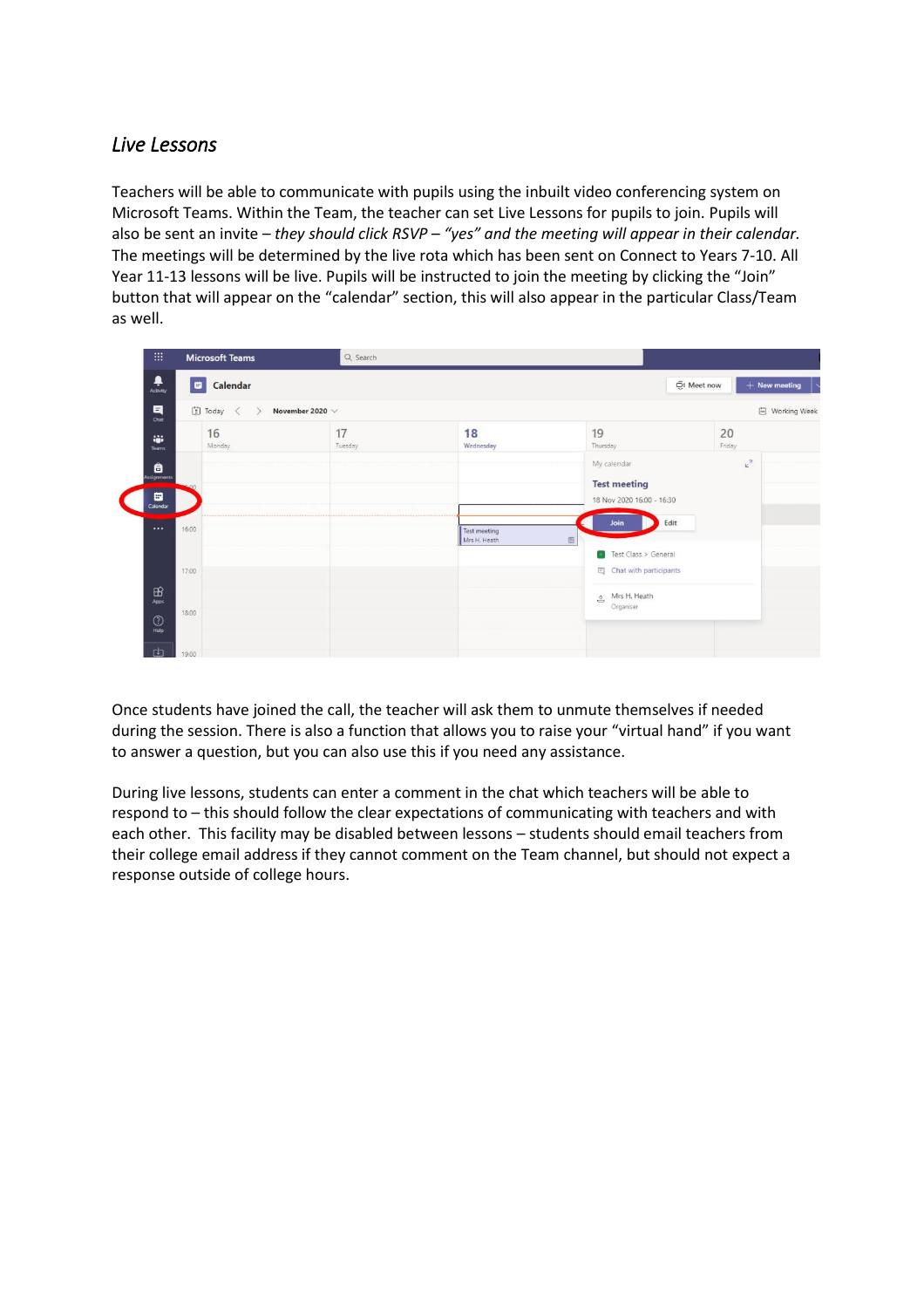### <span id="page-5-0"></span>*Reducing the notifications*

You receive notifications, which can be distracting all the time. You can turn these off (but be careful – you might then miss out on the teacher putting something up for your group, so will have to check carefully)

On your Teams page, click on your initials/picture at the top right



"Edit" your chat permissions – Banner means it will pop-up (but you can stop playing sounds for notifications), Feed (you can't turn off) means it is there in your Activity log to look at later if you want.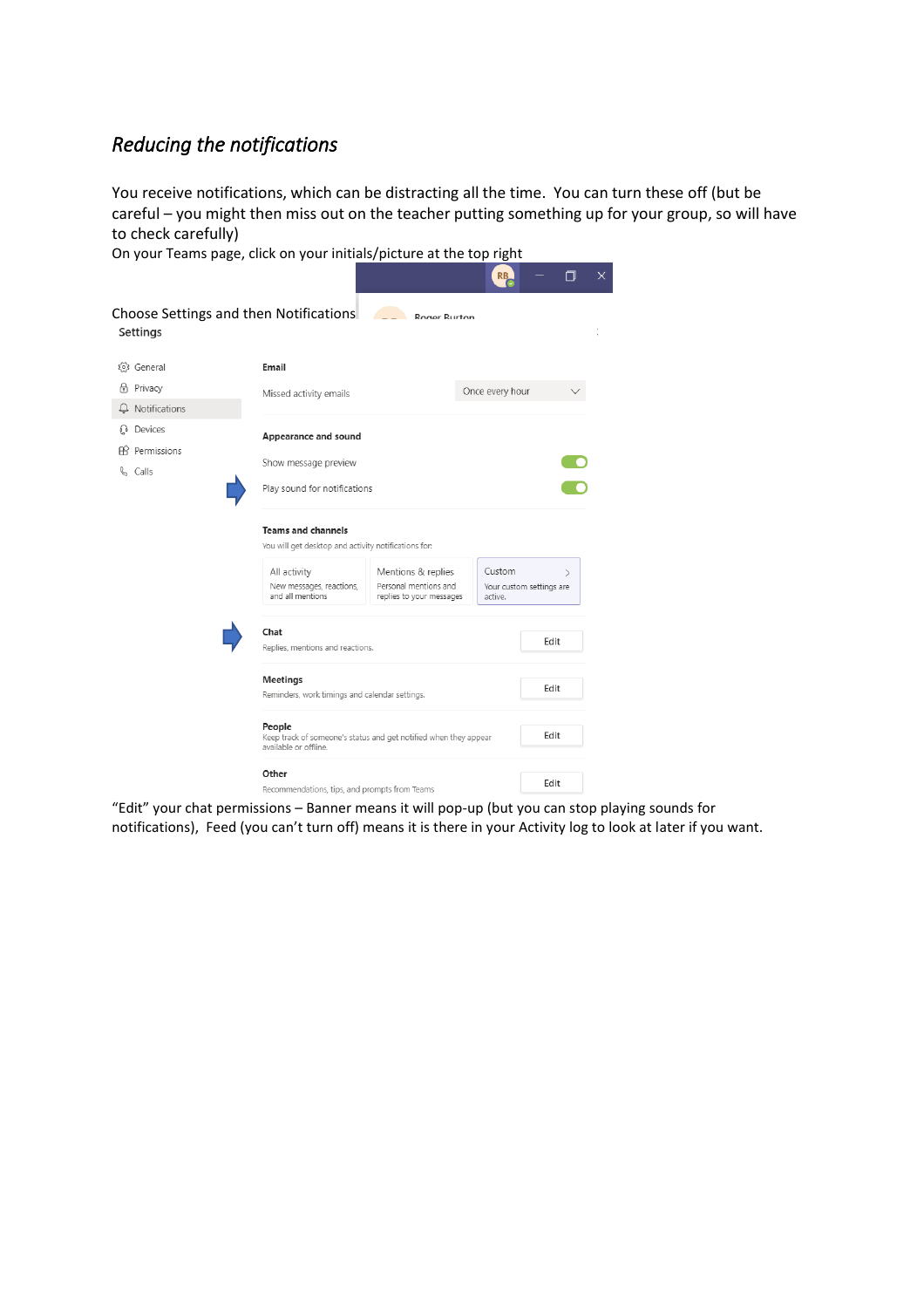# <span id="page-6-0"></span>Additional needs – hints and tips from the AEN department

#### <span id="page-6-1"></span>*Readers*

Use immersive reader found either at the top of WORD documents or alternatively go to VIEW as below:

| File | Home | Insert                       | Lavout | References | Review | View | Help | $\mathscr{A}$ Editing $\vee^+$                                                                              |  |
|------|------|------------------------------|--------|------------|--------|------|------|-------------------------------------------------------------------------------------------------------------|--|
|      |      | Then click immersive reader: |        |            |        |      |      |                                                                                                             |  |
|      |      |                              |        |            |        |      |      | <b>■</b> Reading View $\Box$ Immersive Reader Zoom 100% $\lor$ <b>■</b> 100% ■ Navigation ■ Header & Footer |  |

The AEN team advise anyone that might have a reader during exams to be using this to re -read their own work or access their work.

### <span id="page-6-2"></span>*Writing*

Another very useful tool is the dictate tool. This can be found underneath the Home tab where there is a little microphone symbol. Click on this and it will start recording:<br>File Home Insert Layout References Review View Help  $\emptyset$  Editing  $\vee$ 



The AEN team advise anyone that might have a scribe during exams to be using this to re -read their own work or access their work.

Students that have problems concentrating, some sensory issues or sight loss might also find the above useful.

It is worth bearing in mind that any work completed on dictate would lose marks for spelling if spelling is being assessed as part of an assignment. It is important to keep practicing writing skills for some lessons too!

PowerPoint also have a READ ALOUD feature which is useful to help students that find reading difficult be a little more independent. To open you will need to ensure that Power Point is opened in DESK top App seen below:

| File | Home                                                                                                  | Insert | Draw   | Design | <b>Transitions</b>                      | Animations | Slide Show                                                                         | Review | View       | <b>Help</b> | Open in Desktop App |      |  |
|------|-------------------------------------------------------------------------------------------------------|--------|--------|--------|-----------------------------------------|------------|------------------------------------------------------------------------------------|--------|------------|-------------|---------------------|------|--|
|      | $\forall$ $\vee$ $\cap$ $\vee$ $\mathscr{\mathscr{A}}$ $\times$ $\mid$ $\Box$ New Slide $\Box$ $\Box$ |        |        |        |                                         |            | ▔▔▽▏A゛A゛B゜ <u>Ø</u> ▽▕ <u>A</u> ▽ … ▏!Ξ▽ !Ξ▽ <b>≣</b> ▽│ ゐv                        |        |            |             |                     |      |  |
|      |                                                                                                       |        |        |        |                                         |            | Now you will need to click on the small drop down symbol at the top of the screen: |        |            |             |                     |      |  |
|      |                                                                                                       |        |        |        | AutoSave on ● 圖 ① 里 显 <sup>5</sup> > マー |            | Week 12 tutor time $A^R$ - Last Modified: 4m ago $\star$                           |        |            |             |                     |      |  |
| File | Home                                                                                                  |        | Insert | Design |                                         | Tran ons   | Animations                                                                         |        | Slide Show |             | Review              | View |  |
|      |                                                                                                       |        |        |        |                                         |            |                                                                                    |        |            |             |                     |      |  |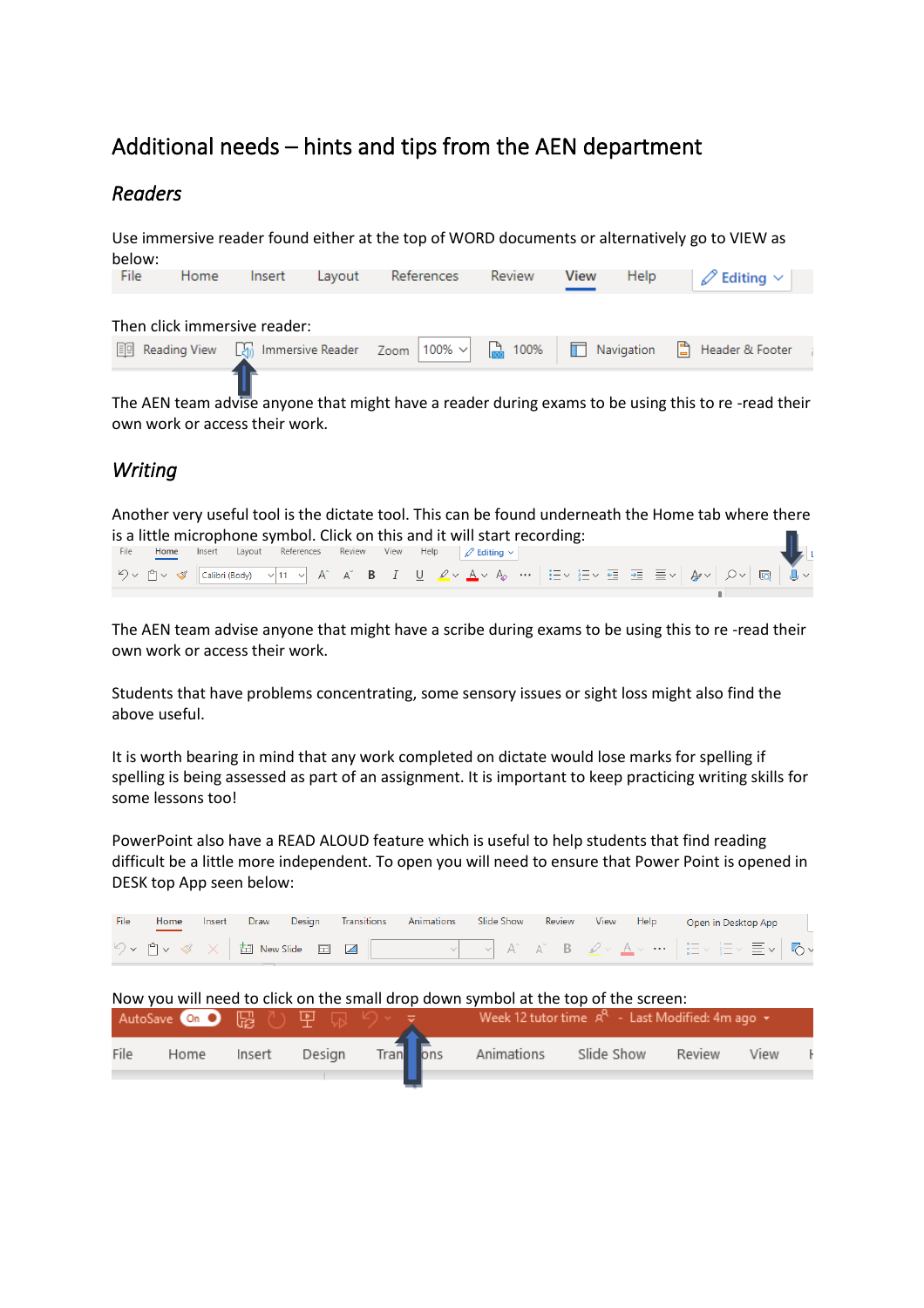#### Click where it says more commands to get to the next page that looks like this:

| Choose commands from: 0             |                          |                      |            | Customize Quick Access Toolbar: 0 |    |
|-------------------------------------|--------------------------|----------------------|------------|-----------------------------------|----|
| Popular Commands                    | $\overline{\phantom{a}}$ |                      |            | For all documents (default)       | ▼  |
| <separator></separator>             | ▲                        |                      | $\boxplus$ | AutoSave                          |    |
| <b>Action Settings</b><br>食         |                          |                      | 喝          | Save                              |    |
| Add a Hyperlink<br>☜                |                          |                      |            | Redo                              |    |
| <b>Add Animation</b>                |                          |                      | 묀          | <b>Start From Beginning</b>       |    |
| ≡<br><b>Add Table</b>               |                          |                      |            | Speak                             |    |
| <b>Animation Pane</b><br>胂          |                          |                      | ŋ          | Undo                              | ∣⊧ |
| <b>Animation Styles</b><br>S        |                          |                      |            |                                   |    |
| $\boxdot$<br>AutoSave               |                          |                      |            |                                   |    |
| <b>Bring Forward</b>                |                          |                      |            |                                   |    |
| <b>Bring to Front</b>               |                          |                      |            |                                   |    |
| <b>Bullets</b>                      | ∣⊧                       |                      |            |                                   |    |
| Copy                                |                          | $\underline{Add}$ >> |            |                                   |    |
| ն<br>∦<br>Cut                       |                          |                      |            |                                   |    |
| <b>Decrease Font Size</b><br>Aັ     |                          | << Remove            |            |                                   |    |
| K<br>Draw Table                     |                          |                      |            |                                   |    |
| <b>Draw Vertical Text Box</b><br>⊡  |                          |                      |            |                                   |    |
| <b><sup>B</sup></b> Duplicate Slide |                          |                      |            |                                   |    |
| <b>27</b> Email                     |                          |                      |            |                                   |    |
| <b>Eyedropper Text Fill</b>         |                          |                      |            |                                   |    |
| Font                                | ⊡                        |                      |            |                                   |    |
| Font Color<br>А                     | $\bar{\mathbf{r}}$       |                      |            |                                   |    |
| <b>Font Size</b>                    | 妇                        |                      |            |                                   |    |
| Format Background                   |                          |                      |            | Modify                            |    |
| <b>Format Painter</b>               | ▼                        |                      |            |                                   |    |

Change popular commands at the top of the screen to All Commands and the scroll through the long list of options below until you come to SPEAK. Now press the ADD button between the two columns and ok at the bottom of the second column. You will now see this little symbol at the very top of the PowerPoint slide.

read the PowerPoint slides for you.

You will now see this little symbol at the very top of the PowerPoint slide, press and it will

#### <span id="page-7-0"></span>*Chrome books*:

For those students with Chrome books at home you might follow the following advice <https://support.google.com/chromebook/answer/9032490?hl=en-GB>